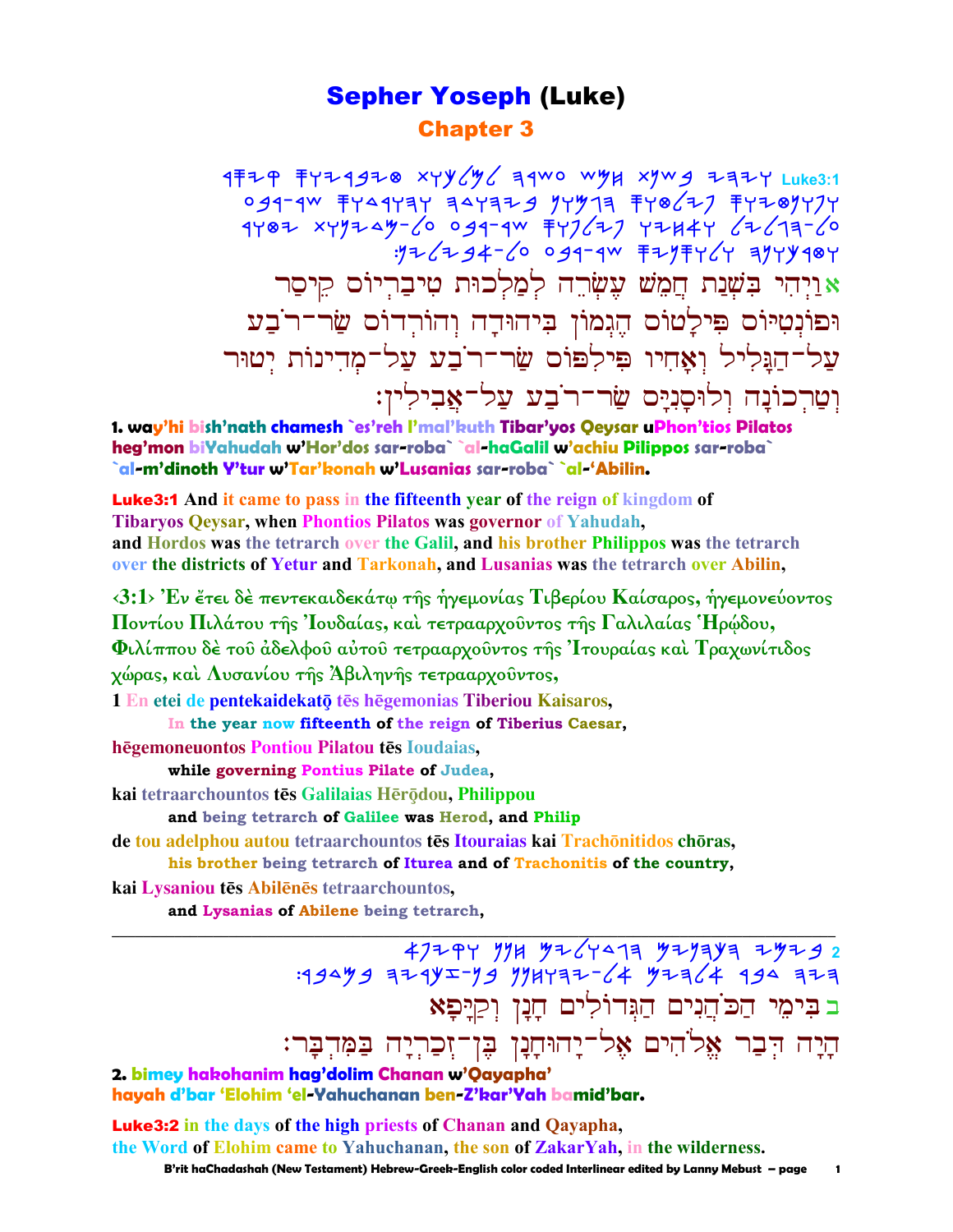<2> έπι άρχιερέως Άννα και Καϊάφα, έγένετο ρήμα θεού έπι Ιωάννην τον Ζαχαρίου υίον έν τη έρήμω. 2 epi archiereōs Hanna kai Kaiapha,

At the time of the high priesthood of Annas and Caiaphas,

egeneto hrēma theou epi Iōannēn ton Zachariou huion en tē erēmō.

came the Word of Elohim to John the son of Zechariah in the wilderness.

3 7497 2 2 2 1 19 14 14 2 2 3<br>۳ 14 14 2 2 3 × 14 14 2 15 14 14 14 14 14 14 14 גוַיָּב<sup>ֹ</sup>א בִּכָל־כִּכַּר הַיַּרִהֵן וַיִּקְרָא טִבְילַת הַתְּשׁוּבָה לְסְלִיחַת הַחֲטָאִים:

3. wayabo' b'kal-kikar haYar'den wayiq'ra' t'bilath hat'shubah lis'lichath hachata'im.

**Luke3:3** He went into all the plain of the Yarden and called for a immersion of repentance for the forgiveness of sins.

 $\langle 3 \rangle$  και ήλθεν είς πάσαν [την] περίχωρον του 'Ιορδάνου κηρύσσων βάπτισμα μετανοίας είς άφεσιν άμαρτιών, 3 kai elthen eis pasan [tēn] perichoron tou Iordanou

And he came to all the surrounding region of the Jordan

kērysson baptisma metanojas eis aphesin hamartion,

preaching a baptism of repentance for the forgiveness of sins,

19449 4149 649 42913 4320WZ 2194 1779 94x44 : YZXY ( F Y Y Y Y X 3 Y 3 Y 44 Y Y 7 רַכַּכְתוּב בְּסֵפֶר הַבְרֵי יְשַׁעְיָהוּ הַנָּבִיא קוֹל קוֹרֵא בַמִּדְבַּר פַּנּוּ הֵרֵךְ יַחוַּה יַשָּׁרוּ מִסְלִוֹתַיו:

4. kakathub b'sepher dib'rey Y'sha`'Yahu hanabi' gol gore' bamid'bar panu dere'k Yahúwah yash'ru m'silothayu.

**Luke3:4** as it is written in the book of the words of YeshaYahu the prophet, "A voice is calling in the wilderness, 'Clear the way of  $3\frac{1}{4}$ , make His paths straight."

<4> ως γέγραπται έν βίβλω λόγων 'Ησαΐου του προφήτου, Φωνή βοώντος έν τῆ ἐρήμω, Έτοιμάσατε τὴν ὁδὸν κυρίου, εὐθείας ποιεῖτε τὰς τρίβους αὐτοῦ· 4 hos gegraptai en biblo logon Esaiou tou prophetou.

as it has been written in the scroll of the words of Isaiah the prophet, Phōnē boōntos en tē erēmō,

"a voice crying in the wilderness,

Hetoimasate tēn hodon kyriou, eutheias poieite tas tribous autou;

'prepare the way of YHWH, make straight His paths;"

 $YZ/7WZ$  a0g1Y 1a- $ZYY$  4wyz 4z1- $ZY$  5  $79996$  92 92 944 944 944 9403 9404 הכל־גֵּיא יִנַּשֵׂא וִכַל־הַר וְגִבְעַה יִשְׁפַּלוּ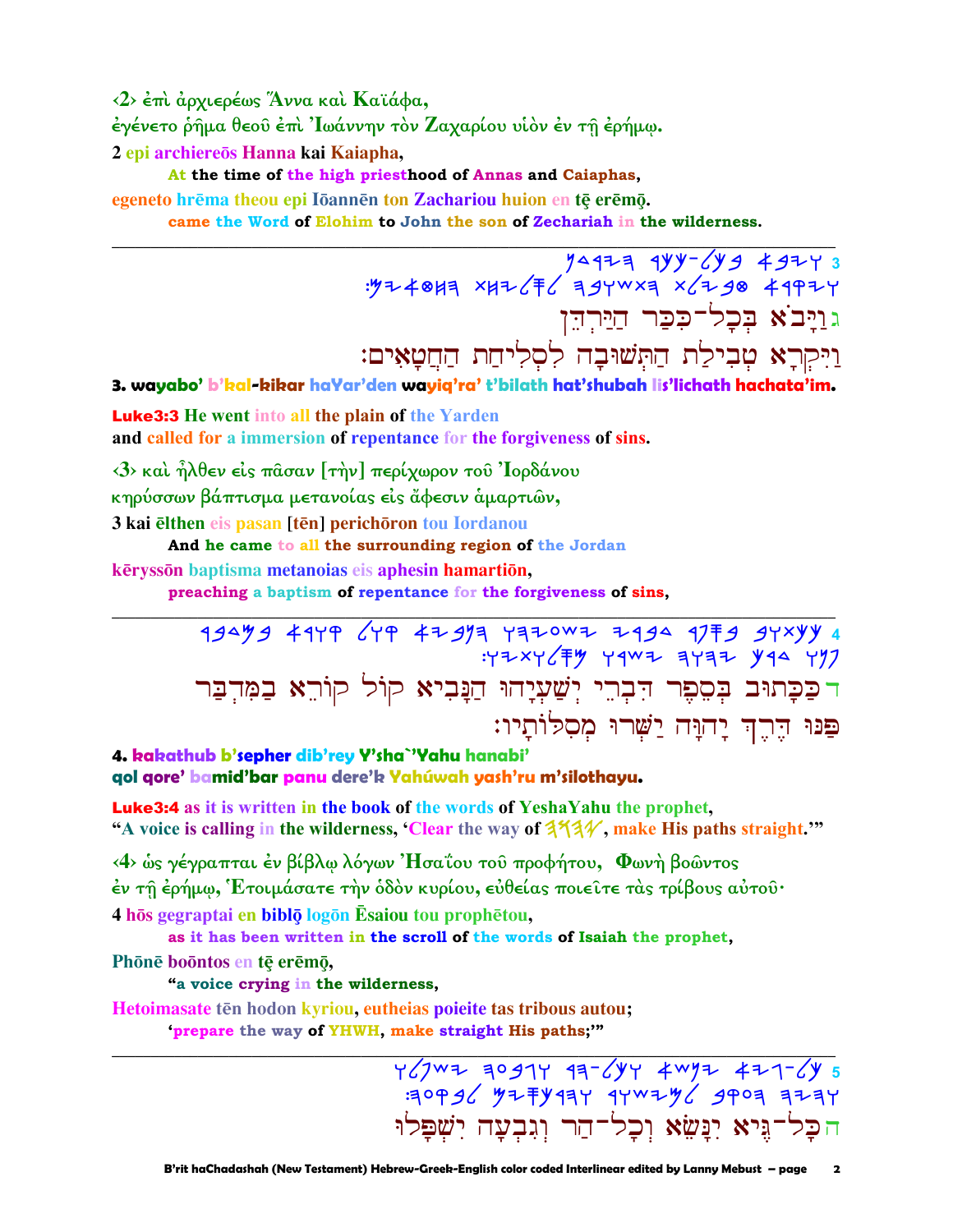# וִהָיָה הֵעֲקֹב לִמְיֹשׁוֹר וְהָרִכָסִים לְבִקִעָּה:

#### 5. kal-gey' yinase' w'kal-har w'gib'`ah yish'palu w'hayah he`aqob I'mishor w'har'kasim I'biq'`ah.

**Luke3:5** "Every valley shall be lifted up, and every mountain and hill shall be made low. the rough ground shall be made even, and the ridges shall become a plain".

 $\langle 5 \rangle$  πασα φάραγξ πληρωθήσεται και παν όρος και βουνος ταπεινωθήσεται, καὶ ἔσται τὰ σκολιὰ εἰς εὐθείαν καὶ αἱ τραχεῖαι εἰς ὁδοὺς λείας·

5 pasa pharagx plērōthēsetai kai pan oros kai bounos tapeinōthēsetai, "every valley shall be filled in and every mountain and hill shall be leveled off,

kai estai ta skolia eis eutheian

and shall be the crooked made into straight

kai hai tracheiai eis hodous leias:

and the rough paths made into smooth roads;"

 $\frac{1}{2}$  = 1/4 xow y = 2 x 4 x 4 x 4 x 4 y + 4 4 x 6 ווראוּ כל־בַּשַׂר אָת יִשׁוּעַת אַלֹהִים:

#### 6. w'ra'u kal-basar 'eth y'shu`ath 'Elohim.

**Luke3:6 "All flesh shall see the salvation of Elohim."** 

(6) και όψεται πάσα σαρξ το σωτήριον του θεου.

6 kai opsetai pasa sarx to sōtērion tou theou.

"And shall see all flesh the salvation of Elohim."

# $\frac{y \times 4 \times 7 - 6}{29836}$  y = 1447 4 y = 1440 4 y = 1440 4 y = 1440 4 y = 1440 4 y = 1440 5<br>+ 3 y = 1497 y = 1440 y = 1440 y = 1440 y = 1440 x = 1440 x = 1440 x = 1440 x = 1440 x = 1440 x = 1440 x = 14 זוַיֹּאמֶר אֶל־הֵמוֹן הַעָם הַיֹּצָאָים לְהִטַּבֶל עַל־יַדוֹ אַתֵּם יַלְדֵי הַצִּפְעוֹנִים מִי הִשְׂכִיל אֶתְכֶם לְהִמָּלֵט מִפְּנֵי הַקֵּצֶף הַבָּא:

7. wayo'mer 'el-hamon ha`am hayots'im l'hitabel `al-yado 'atem yal'dey hatsiph'`onim mi his'kil 'eth'kem l'himalet mip'ney haqetseph haba'.

#### **Luke3:7** He said to the crowds of people

who were coming to be immersed by his hand, "You children of vipers! Who enlightened you to escape in the presence of the coming wrath?"

 $\langle 7 \rangle$  "Ελεγεν ούν τοις έκπορευομένοις όχλοις βαπτισθήναι υπ' αυτου,

Γεννήματα έχιδνών, τίς υπέδειξεν υμιν φυγειν άπο της μελλούσης όργης;

7 Elegen oun tois ekporeuomenois ochlois baptisthēnai hyp' autou,

Therefore he was saying to the crowds coming out to be baptized by him, Gennēmata echidnōn, tis hypedeixen hymin phygein apo tēs mellousēs orgēs?

"Children of vipers, who warned you to flee from the coming wrath?"

 $444$  yywyyg yyax- $44$  39ywx $4$  2444 247 ywo yy $48$ >> 4W4 + 4Y4 + 4Y4 + 4Y4 + 4Y4 + 4Y4 + 4W4<br>אין-דואפנידע דואגד יעג דואגדיע דוידע פנידע גלאפרדע.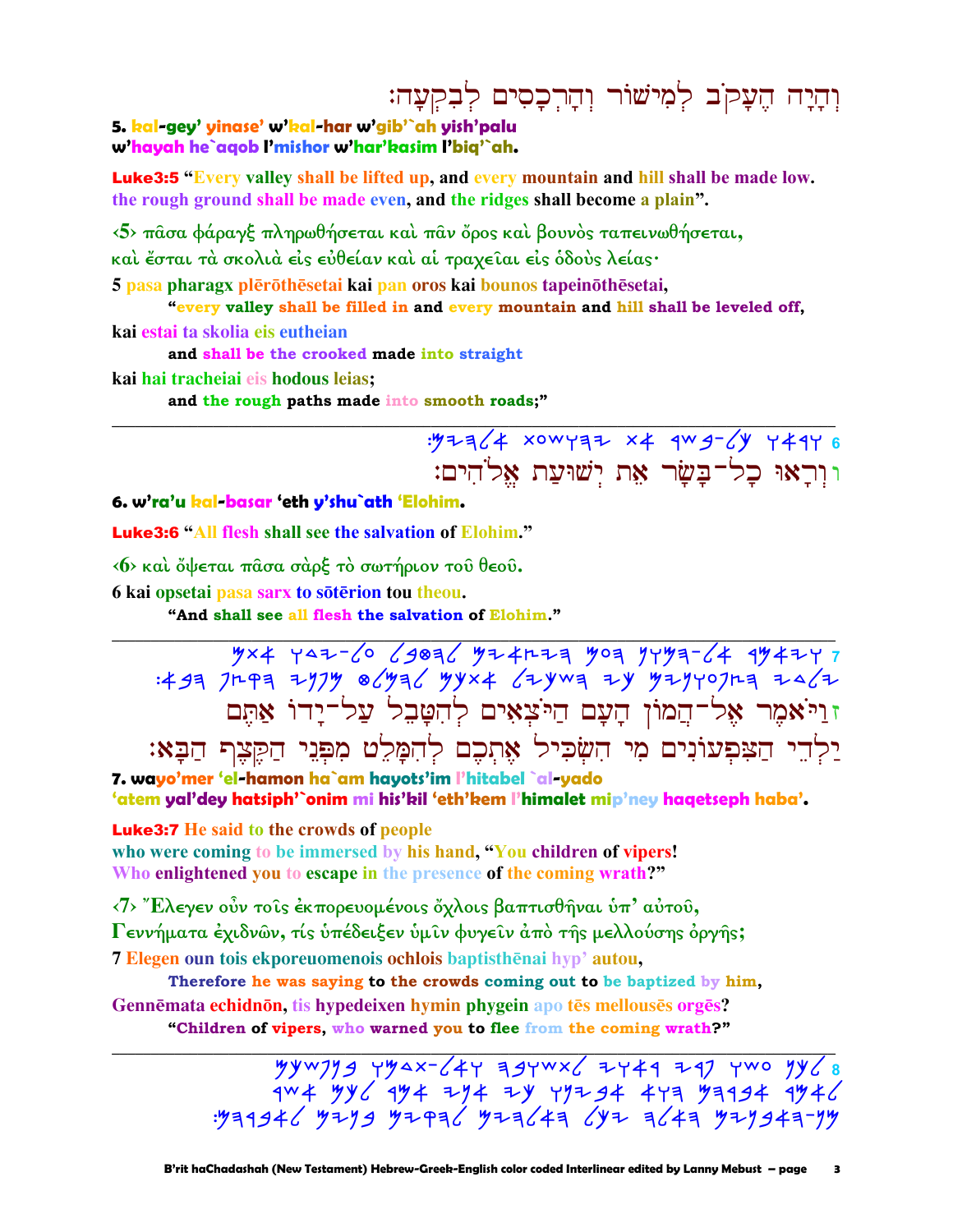ח לַכֵּן עֲשׂוּ פִרִי רַאוּי לַתְּשׁוּבַה וְאַל־תִּדַמּוּ בְנַפְשָׁכֵם לָאמֹר אַבְרַהַם הוּא אַבְינוּ כִּי אֵנִי אֹמֶר לַכֶם אֲשֶׁר ֹמְן־הַאֲבָנִים הַאֵּלֵּה יַכֹל הַאֵלֹהִים לְהַקִים בַּנִים לְאַבְרַהַם:

**8. laken `asu ph'ri ra'uy lat'shubah w'al-t'damu b'naph'sh'kem le'mor 'Ab'raham hu' 'abinu ki 'ani 'omer lakem** 

**'asher min-ha'abanim ha'eleh yakol ha'Elohim l'haqim banim l'Ab'raham.**

Luke3:8 **"So then, produce the fruits that is fitting for repentance, and do not begin to your souls and say, 'We have Abraham for our father,' for I say to you that from these stones the Elohim is able to raise up sons for Abraham."**

**‹8› ποιήσατε οὖν καρποὺς ἀξίους τῆς µετανοίας καὶ µὴ ἄρξησθε λέγειν ἐν ἑαυτοῖς, Πατέρα ἔχοµεν τὸν Ἀβραάµ. λέγω γὰρ ὑµῖν ὅτι δύναται ὁ θεὸς ἐκ τῶν λίθων τούτων ἐγεῖραι τέκνα τῷ Ἀβραάµ. 8 poi
sate oun karpous axious t
s metanoias "Therefore produce fruits worthy of repentance kai m
 arx
sthe legein en heautois, Patera echomen ton Abraam. and do not begin to say within yourselves, 'We have father Abraham.' lego** gar **hymin** hoti dynatai ho theos **For I say to you that is able the Elohim**

**ek ton lithon touton egeirai tekna to Abraam.** 

**from these stones to raise up children to Abraham."** 

**\_\_\_\_\_\_\_\_\_\_\_\_\_\_\_\_\_\_\_\_\_\_\_\_\_\_\_\_\_\_\_\_\_\_\_\_\_\_\_\_\_\_\_\_\_\_\_\_\_\_\_\_\_\_\_\_\_\_\_\_\_\_\_\_\_\_\_\_\_\_\_\_\_\_\_\_\_\_\_\_\_\_\_\_\_\_\_\_\_\_\_\_\_** Myeoh crc-lo nzrgh Mcwh rbkw **9**   $:w \nless 9$  y/way 0412 9y0 297 awo yyyz 4 4w 4 ro-/y ayay ט וּכְבָר הוּשַׂם הַנֵּרְיֵן עַל־שֹׁרֵשׁ הַעִצִים :יִהְנֵּה כָל־עֵץ אֲשֵׁר אֵינֵנּוּ עֹשֵׂה פִּרִי טוֹב יִנֲדַע וְהֻשָׁלַךְ בָּאֵשׁ **9. uk'bar husam hagar'zen `al-shoresh ha`etsim** 

#### **w'hinneh kal-`ets 'asher 'eynenu `oseh p'ri tob yigada` w'hush'la'k ba'esh.**

Luke3:9 **"The axe is already laid at the root of the trees, and behold, every tree that does not produce good fruit shall be chopped down and thrown into the fire!"**

**‹9› ἤδη δὲ καὶ ἡ ἀξίνη πρὸς τὴν ῥίζαν τῶν δένδρων κεῖται· πᾶν οὖν δένδρον µὴ ποιοῦν καρπὸν καλὸν ἐκκόπτεται καὶ εἰς πῦρ βάλλεται.**  9 *ede* de kai he axine pros ten hrizan ton dendron keitai;

**"And already even the ax to the root of the trees is laid.**

**pan oun dendron m
 poioun karpon kalon ekkoptetai** 

**Therefore every tree not producing good fruit is cut down**

**kai eis pyr balletai.** 

**and into the fire is thrown."** 

**\_\_\_\_\_\_\_\_\_\_\_\_\_\_\_\_\_\_\_\_\_\_\_\_\_\_\_\_\_\_\_\_\_\_\_\_\_\_\_\_\_\_\_\_\_\_\_\_\_\_\_\_\_\_\_\_\_\_\_\_\_\_\_\_\_\_\_\_\_\_\_\_\_\_\_\_\_\_\_\_\_\_\_\_\_\_\_\_\_\_\_\_\_ EXECUTE:** APPA 1946 903 9493 4364 WH 10 י וַיִּשְׁאָלֵהוּ הַמוֹן הָעָם לֵאמֹר מַה אַפוֹא נַעֲשֵׂה:

**10. wayish'alehu hamon ha`am le'mor mah 'epho' na`aseh.**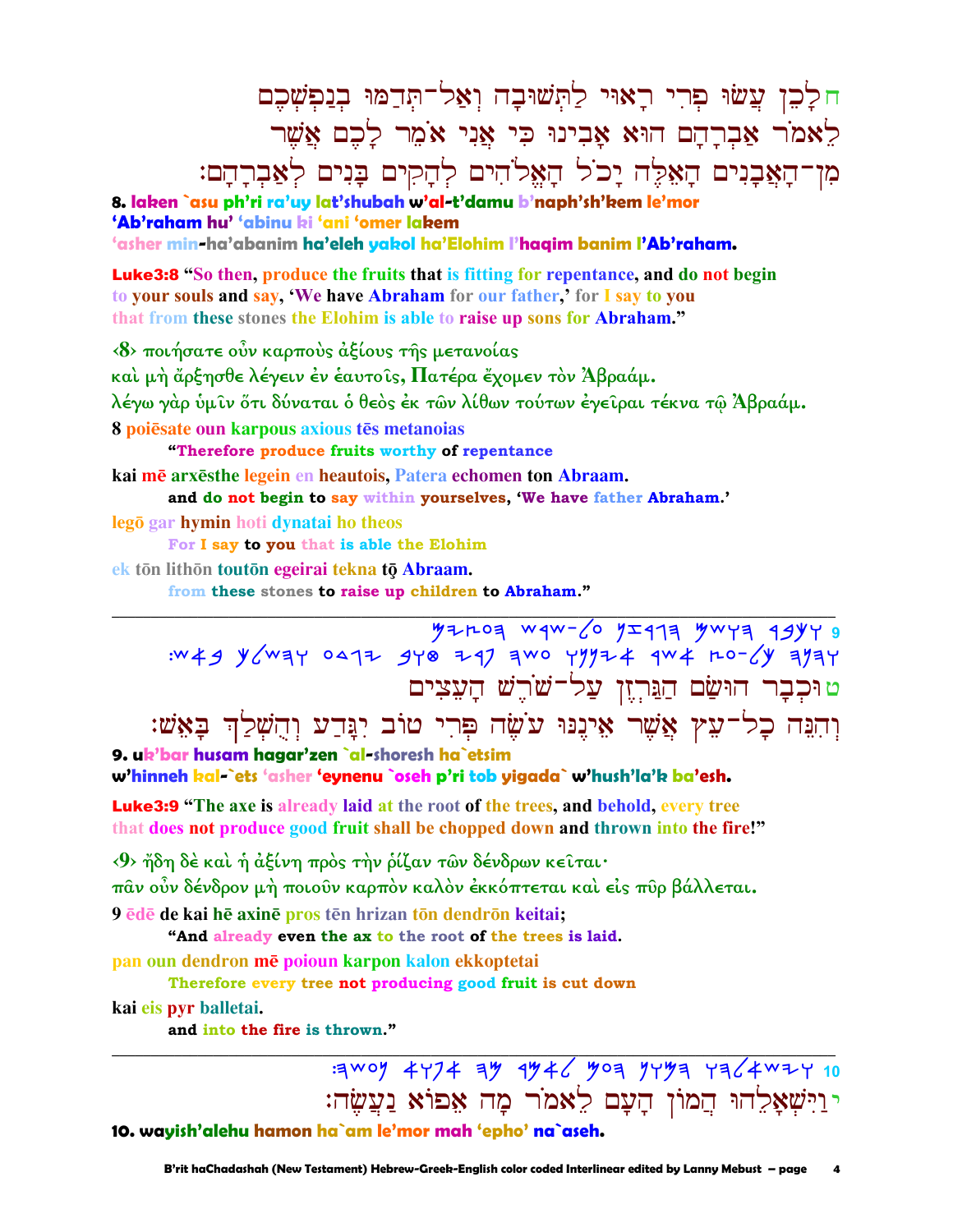**Luke3:10** The crowd of the people asked him, saving, "What then shall we do?"

<10> Και έπηρώτων αύτον οι όχλοι λέγοντες, Τι ούν ποιήσωμεν;

10 Kai epērōtōn auton hoi ochloi legontes. Ti oun poiesōmen?

And were questioning him the crowds saying, "What then should we do?"

יאַוַיַּעַן וַיֹּאמֶר אֱלִיהֶם מִי אֲשֶׁר־לוֹ כִּתֲנוֹת שִׁתַּיִם יְתֵּן לַאֲשֶׁר אֵין־לוֹ וּמִי אֲשֶׁר־לוֹ מַזוֹן כֵּן יַעֲשֶׂה גַּם־הוּא:

11. waya`an wayo'mer 'aleyhem mi 'asher-lo kutanoth sh'tayim yiten la'asher 'eyn-lo umi 'asher-lo mazon ken ya`aseh gam-hu'.

**Luke3:11** He answered and said to them.

"Whoever has two tunics should give to one who has none, and whoever has food he should do the same also."

 $\langle 11 \rangle$  αποκριθείς δε έλεγεν αύτοις, Ο έχων δύο χιτώνας μεταδότω τω μή έχοντι,

και ο έγων βρώματα ομοίως ποιείτω.

11 apokritheis de elegen autois,

And having answered he was saying to them,

Ho echon duo chitonas metadoto to me echonti.

"The one having two coats let him share with the one not having one,

kai ho echōn brōmata homoiōs poieitō.

and the one having food let him do likewise."

 $309 - 39$  3449 +2/4 +4942+ /303/ 92744741 +432+ 12 יבויבצו גם־מוכסים להטבל ויאמרו אליו מורה מה־נַעֲשֶׂה:

12. wayabo'u gam-mok'sim l'hitabel wayo'm'ru 'elayu Moreh mah-na`aseh.

**Luke3:12** And tax collectors also came to be immersed, and they said to him, "Teacher, what are we to do?"

<12> ήλθον δέ και τελώναι βαπτισθήναι και είπαν προς αύτόν,

Διδάσκαλε, τί ποιήσωμεν;

12 elthon de kai telonai baptisthenai kai eipan pros auton,

Now came also tax collectors to be baptized and they said to him,

Didaskale, ti poiēsomen?

"Teacher, what should we do?"

יגוַיֹּאמֶר אֱלֵיהֶם אֱלֹ־תְּגִבוּ יוֹתֶר מֶחַקִּכֶם:

13. wayo'mer 'aleyhem 'al-tig'bu yother mechaq'kem.

**Luke3:13** And he said to them, "Do not collect more than you are required."

<13> ο δέ είπεν πρός αύτούς, Μηδέν πλέον παρά το διατεταγμένον ύμιν πράσσετε. 13 ho de eipen pros autous,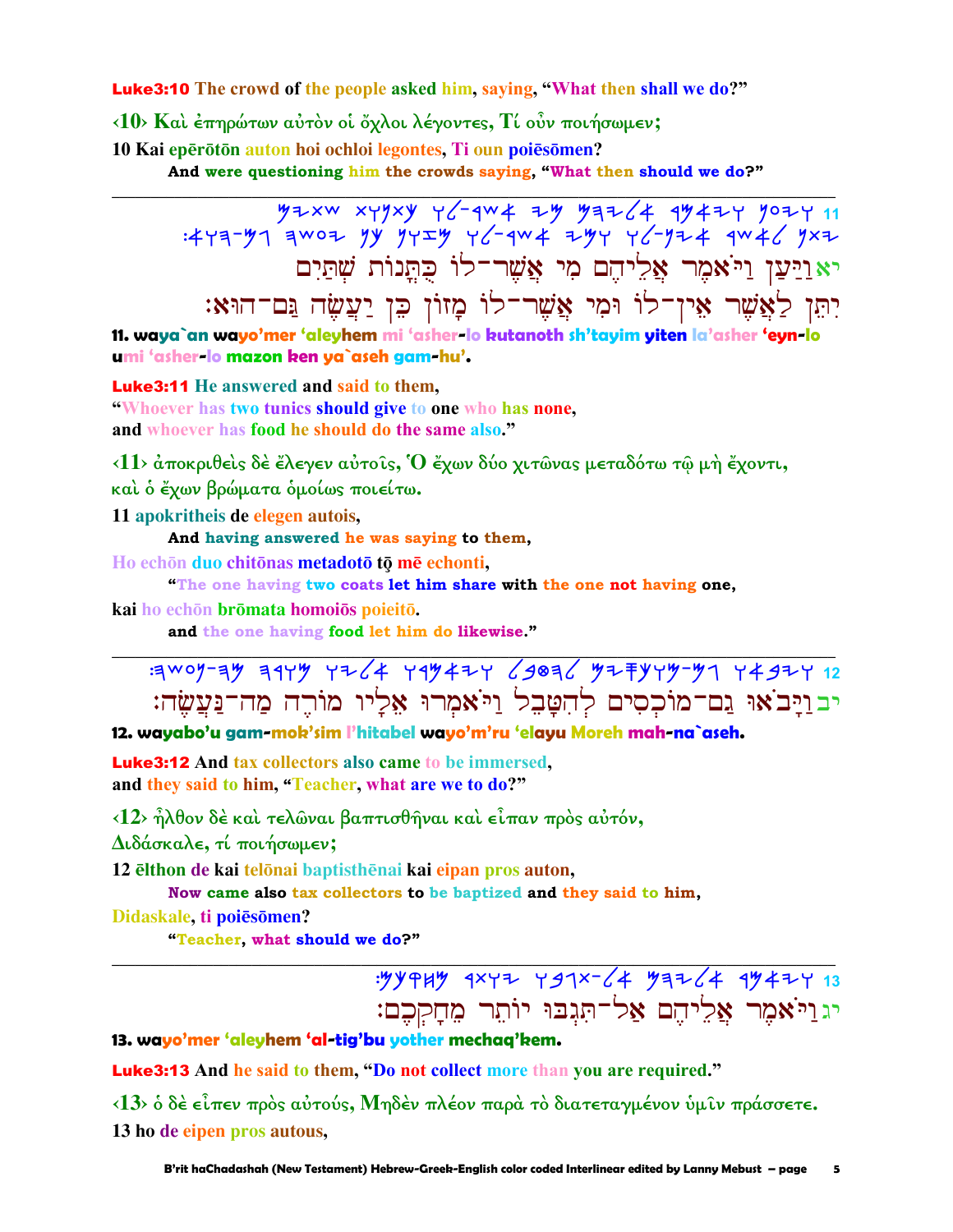And he said to them,

Mēden pleon para to diatetagmenon hymin prassete.

"Nothing more than the amount having been commanded you collect."

# $\frac{4}{4}$  awoy-ay ryuy4r  $\frac{4}{4}$  and  $\frac{4}{4}$  and  $\frac{4}{4}$  and  $\frac{4}{4}$  and  $\frac{4}{4}$  and  $\frac{4}{4}$  and  $\frac{4}{4}$  and  $\frac{4}{4}$  and  $\frac{4}{4}$  and  $\frac{4}{4}$  and  $\frac{4}{4}$  and  $\frac{4}{4}$  and  $\frac{4}{4}$  and  $\frac{4}{4}$  and יד וַיִּשְׁאַלְהוּ נֵּם־אַנְשֵׁי הַצָּבָא לֵאמֹר וַאֲנַחִנוּ מַה־נַּעֲשֶׂה וַיֹּאמֶר אַלֵיהֵם אַל־תִּזַעְזָעוּ אִישׁ וְאָל־תַּעֲשָׁקוּ וְדֵי לַכֶם בִּשְׂכַרְכֶם:

14. wayish'aluhu gam-'an'shey hatsaba' le'mor wa'anach'nu mah-na`aseh wayo'mer 'aleyhem 'al-t'za`'z'`u 'ish w'al-ta`ash'gu w'day lakem bis'kar'kem.

**Luke3:14** And some men soldiers also questioned him, saying, "But what are we to do?" And he said to them, "Do not shake from anyone; do not exploit; and let your compensation be sufficient."

<14> έπηρώτων δέ αύτον και στρατευόμενοι λέγοντες,

Τί ποιήσωμεν και ήμεις; και είπεν αύτοις,

Μηδένα διασείσητε μηδέ συκοφαντήσητε και άρκεισθε τοις οψωνίοις υμών.

14 epērōtōn de auton kai strateuomenoi legontes. Ti poiēsōmen kai hēmeis?

And were asking him also soldiers saying, what should do also we? kai eipen autois. Mēdena diaseisēte mēde sykophantēsēte

And he said to them, "Extort money from no one nor slander kai arkeisthe tois opsōniois hymōn.

and be satisfied with your wages."

 $4\frac{4}{6}$   $\frac{4}{6}$   $\frac{4}{3}$   $\frac{4}{3}$   $\frac{4}{3}$   $\frac{4}{3}$   $\frac{4}{3}$   $\frac{4}{3}$   $\frac{4}{3}$   $\frac{4}{3}$   $\frac{4}{3}$   $\frac{4}{3}$   $\frac{4}{3}$   $\frac{4}{3}$   $\frac{4}{3}$   $\frac{4}{3}$   $\frac{4}{3}$   $\frac{4}{3}$   $\frac{4}{3}$   $\frac{4}{3}$   $\frac{4}{3}$   $\frac{4}{3}$   $4744$   $473$   $194777$   $2644$ טוּוַיְהִי כַּאֲשֶׁר־חִכָּה הָעָם וִכְלַּם חֹשִׁבִים בִּלְבַּם לַאמֹר אוּלי יהוּחנו הוּא המֹשיח:

15. way'hi ka'asher-chikah ha`am w'kulam chsh'bim b'libam le'mor 'ulay Yahuchanan hu' haMashiyach.

**Luke3:15** And it came to pass when the people were hoping and all of them were thinking in their hearts, saying, "Perhaps Yahuchanan, as to whether he was the Mashiyach,"

<15> Προσδοκώντος δέ του λαου και διαλογιζομένων πάντων έν ταις καρδίαις αύτών περί του Ιωάννου, μήποτε αύτός είη ό Χριστός,

15 Prosdokontos de tou laou

And being expectant the people

kai dialogizomenon panton en tais kardiais auton peri tou Ioannou,

and wondering everyone in their hearts concerning John,

mēpote autos eie ho Christos,

whether perhaps he might be the Messiah,

 $7799$   $7944$   $6370$   $77473$   $764$   $19471$   $1911737$   $1971$   $16$  $47x4y$   $7x709$   $4w4$   $77y$   $9549$   $4797$   $479$   $694$ :W49Y WAPA HYA9 54X4 6907 447 4769 4474 4

B'rit haChadashah (New Testament) Hebrew-Greek-English color coded Interlinear edited by Lanny Mebust – page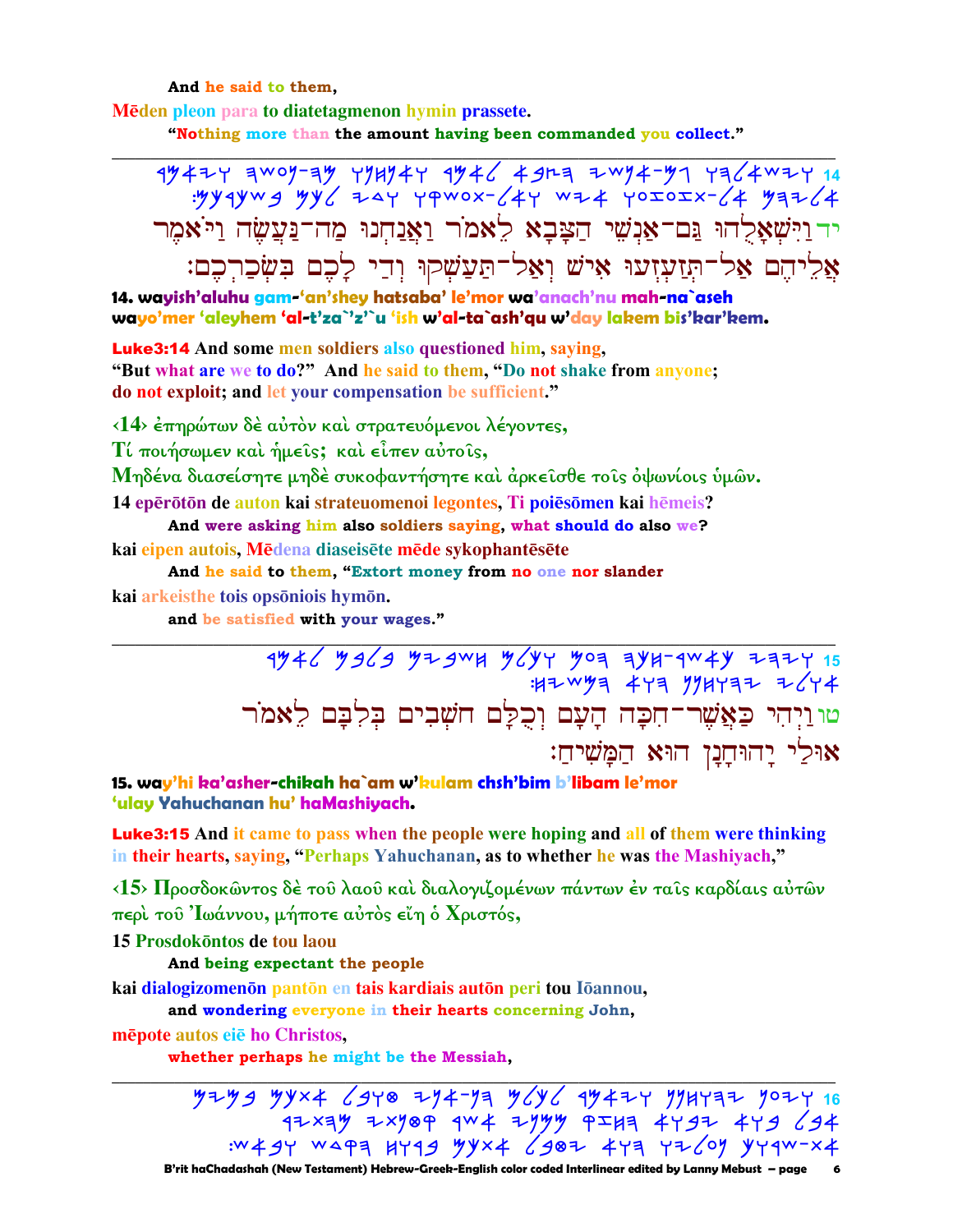טזוַיַּעַן יָהוּחָנָן וַיֹּאמִר לְכָלַם הֵן־אֲנִי טוֹבִל אָתִכֶם בַּמַּיִם  $\boldsymbol{z}$ אֲבָל בּוֹא יָבוֹא הֵחָזָק מִמֵּנִּי אֲשֶׁר קַטֹנְתִּי מֵחַתִּיר אָת־שׂרוֹךְ נִעֲלֵיו הוּא יִטְבֹל אֶתְכֶם בְּרוּחַ הַקֹּדֵשׁ וּבַאֲשׁ:

**16. waya`an Yahuchanan wayo'mer l'kulam hen-'ani tobel 'eth'kem bamayim 'abal bo' yabo' hechazaq mimeni 'asher qaton'ti mehatir 'eth-s'ro'k n'`alayu hu' yit'bol 'eth'kem b'Ruach haQodesh uba'esh.**

Luke3:16 **Yahuchanan responded and said to them all, "Yes, I am immersing you with water, but One shall surely come who is mightier than I am, whose sandal strap I am unworthy to loosen; He shall immerse you in the Holy Spirit and in fire."** 

**‹16› ἀπεκρίνατο λέγων πᾶσιν ὁ Ἰωάννης, Ἐγὼ µὲν ὕδατι βαπτίζω ὑµᾶς· ἔρχεται δὲ ὁ ἰσχυρότερός µου, οὗ οὐκ εἰµὶ ἱκανὸς λῦσαι τὸν ἱµάντα τῶν ὑποδηµάτων αὐτοῦ· αὐτὸς ὑµᾶς βαπτίσει ἐν πνεύµατι ἁγίῳ καὶ πυρί·** 

16 apekrinato legon pasin ho Ioannes, Ego men hydati baptizo hymas; **answered saying everyone John, "I with water baptize you.**

**erchetai de ho ischyroteros mou,** 

 **But is coming the One stronger than me,**

**hou ouk eimi hikanos** lysai ton himanta tōn hypodēmatōn autou;

 **of whom I am not worthy to untie the strap of His sandals.**

**autos hymas** baptisei en pneumati hagiō kai pyri;

**He shall baptize you with the Holy Spirit and with fire;"** 

<u>Y9HY4-64 Y914-X4 JF4ฝY Y991-X4 9936 ヨ9エツ╕ Y4も9Y 17</u> :49YX-46 9W4 W49 YYJ9WZ rya-X4Y יזוּבְיָדוֹ הַמִּזְרֶה לְהָבֵר אֶת־נִּרְנוֹ וְיֶאֱסֹף אֶת־הִנָנוֹ אֶל־אוֹצָרוֹ :דאת־המֹץ יִשׂרְפִנּוּ בַּאָ*ּיֹשׁ אֲשֶׁר לֹא*־תַּכְבֵה

**\_\_\_\_\_\_\_\_\_\_\_\_\_\_\_\_\_\_\_\_\_\_\_\_\_\_\_\_\_\_\_\_\_\_\_\_\_\_\_\_\_\_\_\_\_\_\_\_\_\_\_\_\_\_\_\_\_\_\_\_\_\_\_\_\_\_\_\_\_\_\_\_\_\_\_\_\_\_\_\_\_\_\_\_\_\_\_\_\_\_\_\_\_**

**17. ub'yado hamiz'reh l'haber 'eth-gar'no w'ye'esoph 'eth-d'gano 'el-'otsaro w'eth-hamots yis'r'phenu ba'esh 'asher lo'-tik'beh.**

Luke3:17 **The winnowing fork is in His hand to sift His threshing floor. He shall gather His grain into His storehouse; but He shall burn the chaff in the fire that shall not be extinguished.** 

**‹17› οὗ τὸ πτύον ἐν τῇ χειρὶ αὐτοῦ διακαθᾶραι τὴν ἅλωνα αὐτοῦ καὶ συναγαγεῖν τὸν σῖτον εἰς τὴν ἀποθήκην αὐτοῦ, τὸ δὲ ἄχυρον κατακαύσει πυρὶ ἀσβέστῳ.** 

17 hou to ptuon en te cheiri autou diakatharai ten halona autou

 **of whom the winnowing fork is in His hand to clean out his threshing floor** kai synagagein ton siton eis ten apotheken autou,

**\_\_\_\_\_\_\_\_\_\_\_\_\_\_\_\_\_\_\_\_\_\_\_\_\_\_\_\_\_\_\_\_\_\_\_\_\_\_\_\_\_\_\_\_\_\_\_\_\_\_\_\_\_\_\_\_\_\_\_\_\_\_\_\_\_\_\_\_\_\_\_\_\_\_\_\_\_\_\_\_\_\_\_\_\_\_\_\_\_\_\_\_\_**

 **and to gather the wheat into His barn,**

**to de achyron katakausei pyri asbestō**.

**but the chaff He shall burn up with an inextinguishable fire.** 

:Moh-ta rcbyw jykwh hbrh Myrja Myrbdb nkw **18**  יחוכן ברברים אחרים הרבה הוכיח ויבשׂר את־העם: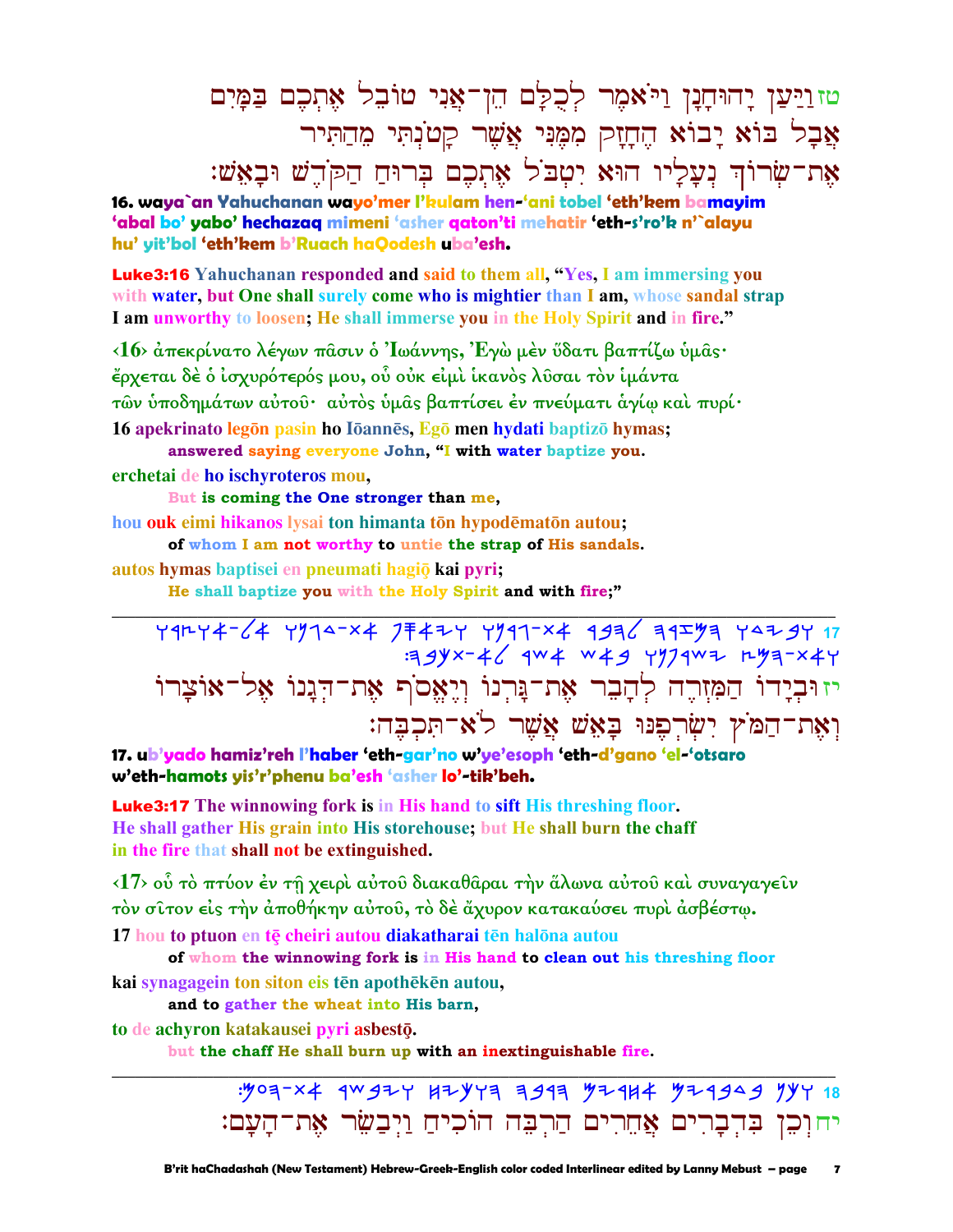#### 18. w'ken bid'barim 'acherim har'beh hokiach way'baser 'eth-ha`am.

**Luke3:18** So with many other words he urged and proclaimed good news to the people.

<18> Πολλά μέν οὖν καί ἔτερα παρακαλῶν εὐηγγελίζετο τὸν λαόν.

18 Polla men oun kai hetera parakalōn

With many therefore and other words exhorting

euēggelizeto ton laon.

he was preaching the good news to the people.

YAZ-60 HYYA AW4 AYIAYA 094-4W FYA4YAY 19  $79227$   $7744$   $xw4$   $7247977$   $994-20$ : FY 44Y = TWO 4W + 043-/4-/04 יט וְהוֹרְדוֹס שַׂר־רֹבַע הַמִּדִינָה אֲשֵׁר הוּכַח עַל־יַדוֹ עֲל־הִבָר הוֹרוֹדְיַה אֱשֶׁת אֲחִיו פִּילִפּוֹס וִעֲל־כָל־הַרַע אֲשֶׁר עַשַׂה הוֹרְדוֹם:

19. w'Hor'dos sar-roba` ham'dinah 'asher hukach `al-yado `al-d'bar Horod'yah 'esheth 'achiu Pilippos w'al-kal-hara' 'asher 'asah Hor'dos.

**Luke3:19** And Hordos, the ruler of the district who had been rebuked by his hand over the matter of Horodyah, his brother Philippos's wife, and over all the evil things that Herod had done.

<19> ο δέ Ήρώδης ο τετραάρχης, έλεγχόμενος υπ' αυτου περί Ήρωδιάδος της γυναικός του άδελφου αύτου καί περί πάντων ὧν έποίησεν πονηρῶν ὁ Ήρώδης, 19 ho de Hērōdēs ho tetraarchēs, elegchomenos hyp' autou peri Hērōdiados tēs gynaikos Now Herod the tetrarch, being reproved by him about Herodias, the wife tou adelphou autou kai peri pantōn hōn epoiēsen ponērōn ho Hērōdēs,

of his brother and about all which did the evil things Herod,

 $:4\frac{1}{4}\frac{1}{4}\frac{1}{4}\frac{1}{4}$  11732-x4 417724 417724 41724 42124 42124 42124 42124 42124 42124 42124 42124 42124 42124 42124 42124 42124 42124 42124 42124 42124 42124 42124 42124 42124 42124 42124 42124 42124 42124 42124 כהוֹסִיף עֲל־כַל־אָלֵה נֵּם אֶת־זֹאת וַיַּסְגֵּר אֶת־יָהוּחָנָן בִּמְשִׁמָר: 20. hosiph `al-kal-'eleh gam 'eth-zo'th wayas'ger 'eth-Yahuchanan b'mish'mar.

**Luke3:20** added this also to them all: he shut Yahuchanan up in prison.

<20> προσέθηκεν και τούτο έπι πάσιν [και] κατέκλεισεν τον 'Ιωάννην έν φυλακή. 20 prosethēken kai touto epi pasin [kai] katekleisen ton Iōannēn en phylakē.

he added this also on top of everything else and locked up John in prison.

 $647xy$  443 2324 6989 0WY32-41 403-64 698394 21 :YHX77 37-3wa a7ay כאוּבְהִטָּבֵל כָּל־הָעָם גַּם־יָהוּשָׁעַ נִטִבָּל וַיִהִי הוּא מִתְפַּלֵּל והנה השמים נפתחו:

21. ub'hitabel kal-ha`am gam-Yahushuà nit'bal way'hi hu' mith'palel w'hinneh hashamayim niph'tachu.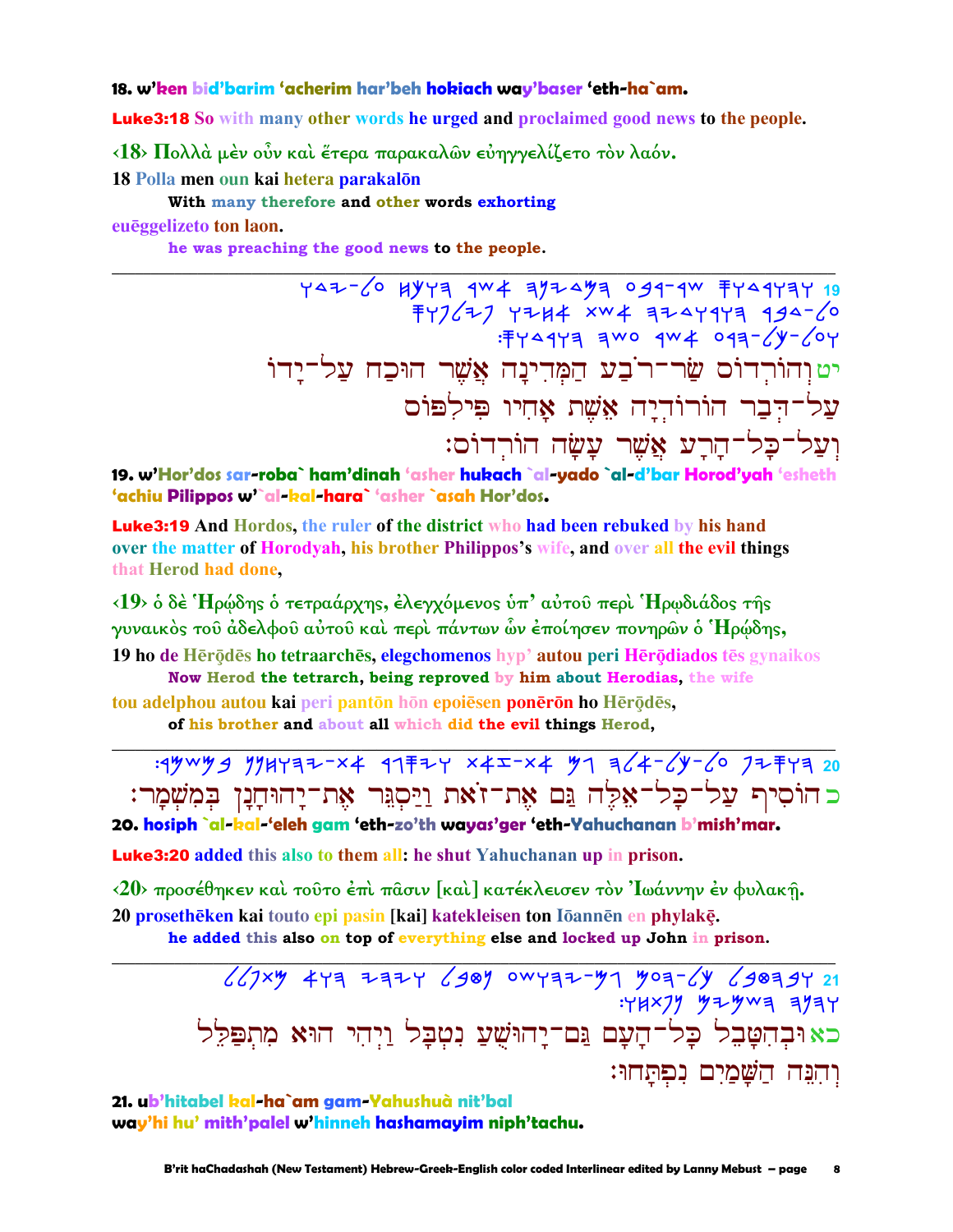**Luke3:21** When all the people were being immersed,  $\text{OW44}$  also was immersed. And it came to pass as He was praying, behold, the heavens was opened!

<21> Έγένετο δέ έν τῷ βαπτισθῆναι ἅπαντα τὸν λαὸν καὶ 'Ιησοῦ βαπτισθέντος καὶ προσευχομένου ἀνεωχθῆναι τὸν οὐρανὸν

21 Egeneto de en tō baptisthēnai hapanta ton laon

And it came about while were baptized all the people

kai lēsou baptisthentos kai proseuchomenou aneochthēnai ton ouranon also Yahushua having been baptized and praying, to be opened the heavens

כבוַיֵּרֶד עָלְיוּ רוּחַ הַקֹּדֶשׁ בִּדְמוּת גּוּף כִּיוֹנָה וַיְהִי־קוֹל מְן־הַשַּׁמַיִם לֵאמֹר אַתֲה בִּנִי יִהְיהִי בִּהְ רַצִיתִי:

22. wayered `alayu Ruach haQodesh bid'muth guph k'yonah way'hi-gol minhashamayim le'mor 'atah b'ni y'didi b'ak ratsithi.

**Luke3:22** and the Holy Spirit descended upon Him in bodily form as a dove, and there was a voice from the heavens, saying, "You are My beloved Son, in whom I am pleased."

<22> και καταβήναι το πνεύμα το άγιον σωματικώ είδει ως περιστεραν έπ' αύτόν, και φωνήν έξ ουρανού γενέσθαι, Σύ εί ο υίός μου ο άγαπητός, έν σοι ευδόκησα. 22 kai katabēnai to pneuma to hagion sōmatikō eidei hōs peristeran ep' auton,

and to descend the Spirit Holy in bodily form as a dove upon Him,

kai phōnēn ex ouranou genesthai,

and a voice out of the heavens to come,

Sy ei ho huios mou ho agapetos, en soi eudokesa.

"You are My Son, the beloved one, with You I am well pleased."

 $\frac{1}{3}$  3yw y=w (w-ygy 4434 Yawoy (Ha owya=y 23 כג וָיָהוּשֵׁעַ הֶחֱל מַעֲשֶׂהוּ וְהוּא כִּבֵן־שָׁלֹשִׁים שָׁנָה וְהוּא נֵחְשָׁב לְבֶן־יוֹסֵת בֶּן־עֲלְי:

23. w'Yahushuà hechel ma`asehu w'hu' k'ben-sh'Ishim shanah w'hu' nech'shab l'ben-Yoseph ben-`Eli.

Luke3:23 And OW531/ began His work, and He was about thirty years old. He was considered the son of Yoseph, the son of Eli,

<23> Και αύτος ήν Ίησους άρχόμενος ώσει έτων τριάκοντα, ὢν υἱός, ως ἐνομίζετο, Ἰωσήφ τοῦ Ήλὶ

23 Kai autos ēn Iēsous archomenos hōsei etōn triakonta,

And himself was Yahushua beginning about thirty years of age,

<u>ōn huios, hōs enomizeto, lōsēph tou Ēli</u>

being the son, as it was being thought, of Joseph, the son of Heli,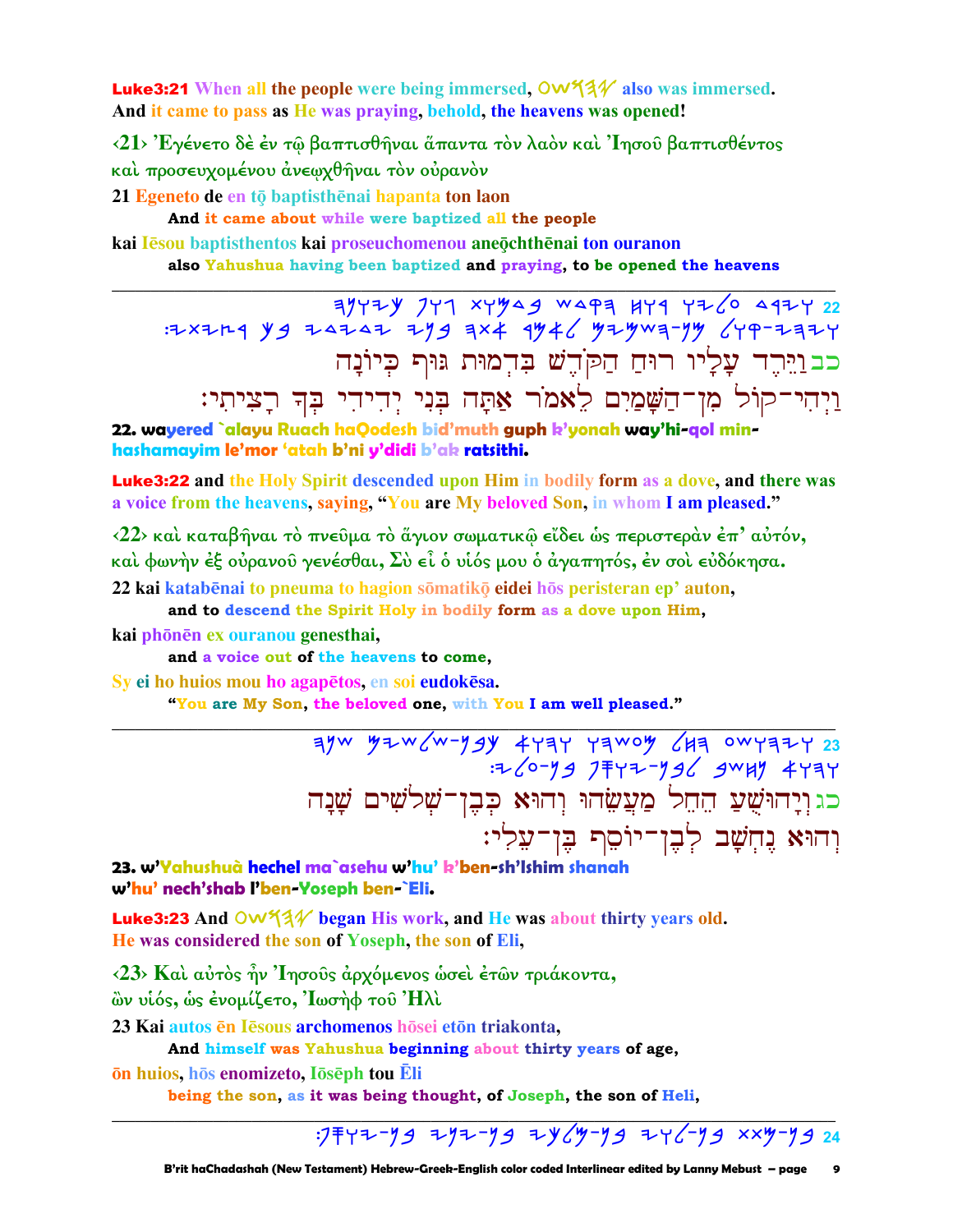# כד בֶּן־מַתָּת בֶּן־לֵוִי בֶּן־מַלְכִי בֶּן־יַנַּי בֶּן־יוֹסֵת:

## 24. ben-Mattath ben-Lewi ben-Mal'ki ben-Yannay ben-Yoseph.

**Luke3:24** the son of Mattath, the son of Lewi, the son of Malki, the son of Yannai, the son of Yoseph,

 $\langle 24 \rangle$  του Μαθθάτ του Λευί του Μελχί του 'Ιανναί του 'Ιωσήφ

24 tou Maththat tou Leui tou Melchi

the son of Matthat, the son of Levi, the son of Melchi,

tou Iannai tou Ioseph

the son of Jannai, the son of Joseph,

: 19-99 Z (FH-99 94H)-99 LY94-99 FZXX9-99 25 כה בֶּן־מַתִּתְיָה בֶּן־אָמוֹץ בֶּן־נַחוּם בֶּן־חֶסְלִי בֶּן־נַגָּי:

## 25. ben-Mattith'Yah ben-'Amots ben-Nachum ben-Ches'li ben-Naggay.

**Luke3:25** the son of MattathYah, the son of Amots, the son of Nachum, the son of Chesli, the son of Naggai,

<25> του Ματταθίου του Άμώς του Ναούμ του Έσλι του Ναγγαι

25 tou Mattathiou tou Amos tou Naoum

the son of Mattathias, the son of Amos, the son of Nahum,

tou Hesli tou Naggai

the son of Esli, the son of Naggai,

3442-79 7742-79 204w-79 32xx4-79 xx4-79 26 כו בֶּן־מַחַת בֶּן־מַתִּתְיָה בֶּן־שִׁמְעִי בֶּן־יוֹסֵף בֶּן־יוֹדָה:

# 26. ben-Machath ben-Mattith'Yah ben-Shim'`i ben-Yoseph ben-Yodah.

**Luke3:26** the son of Machath, the son of MattathYah, the son of Shimei, the son of Yoseph, the son of Yodah,

<26> του Μάαθ του Ματταθίου του Σεμεΐν του Ιωσήχ του Ιωδά

26 tou Maath tou Mattathiou tou Semein

the son of Maath, the son of Mattathias, the son of Semein,

tou Jōsēch tou Jōda

the son of Josech, the son of Joda,

כז בֶּן־יָרהוּחָנָן בֶּן־רֵישָׁא בֶּן־זְרֻבָּבֶל בֶּן־שִׁאַלִתִּיאָל בֵּן־נֵרִי:

#### 27. ben-Yahuchanan ben-Revsha' ben-Z'rubbabel ben-Sh'al'ti'El ben-Neri

**Luke3:27** the son of Yahuchanan, the son of Reysha, the son of Zerubbabel, the son of Shealti'El, the son of Neri,

<27> του Ιωανάν του Ρησά του Ζοροβαβέλ του Σαλαθιήλ του Νηρί

27 tou Iōanan tou Hrēsa tou Zorobabel

the son of Joanan, the son of Rhesa, the son of Zerubbabel, tou Salathiel tou Neri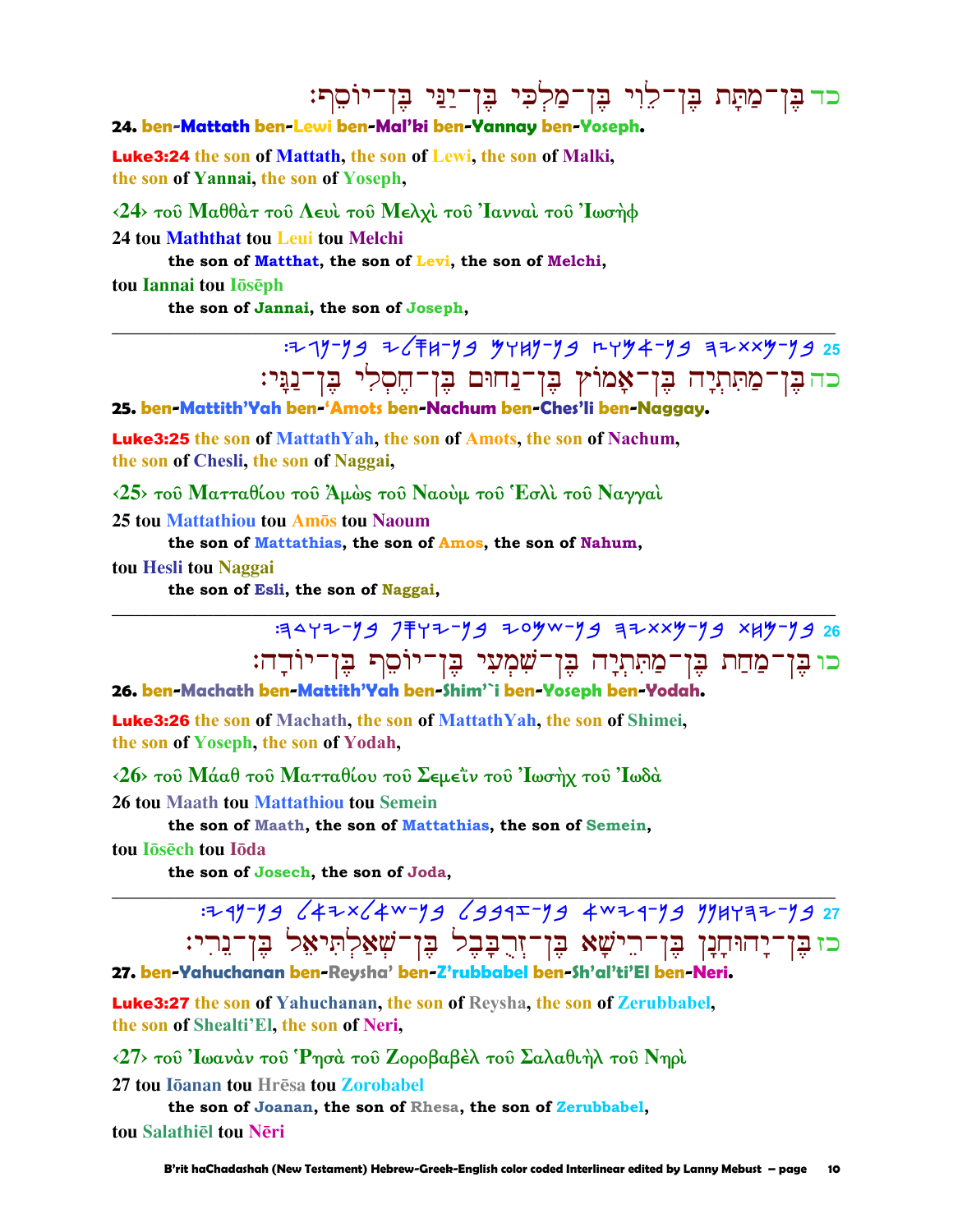the son of Shealtiel, the son of Neri,

:40-79 744 (4-79 474-79 744-79 74(7-79 28 כח בֶּן־מַלְכִי בֶּן־אַדִּי בֶּן־קוֹסָם בֶּן־אֶלְמְדָן בֶּן־עֵר:

28. ben-Mal'ki ben-'Addi ben-Oosam ben-'El'm'dan ben-`Er

**Luke3:28** the son of Malki, the son of Addi, the son of Qosam, the son of Elmadam, the son of Er,

 $\langle 28 \rangle$  του Μελχί του Άδδί του Κωσάμ του Έλμαδάμ του "Ηρ

28 tou Melchi tou Addi tou Kōsam

the son of Melchi, the son of Addi, the son of Cosam,

tou Elmadam tou Er

the son of Elmadam, the son of Er,



29. ben-Yahushuà ben-'Eli`ezer ben-Yorim ben-Mattath ben-Lewi.

**Luke3:29** the son of Yahushua (Joshua), the son of Eliezer, the son of Yorim, the son of Mattath, the son of Lewi,

 $\langle 29 \rangle$  τοῦ 'Ιησοῦ τοῦ 'Ελιέζερ τοῦ 'Ιωρὶμ τοῦ Μαθθὰτ τοῦ Λευὶ

29 tou Iesou tou Eliezer tou Iorim

the son of Joshua, the son of Eliezer, the son of Jorim,

tou Maththat tou Leui

the son of Matthat, the son of Levi,

לֹבֶּן־שִׁמְעוֹן בֶּן־יָהוּדָה בֶּן־יוֹסֵף בֶּן־יוֹנָם בֶּן־אֶלְיָקִים:

30. ben-Shim'`on ben-Yahudah ben-Yoseph ben-Yonam ben-'El'yaqim.

**Luke3:30** the son of Shimeon, the son of Yahudah, the son of Yoseph, the son of Yonam, the son of Eliaqim,

 $\langle 30 \rangle$  του Συμεών του 'Ιούδα του 'Ιωσήφ του 'Ιωνάμ του 'Ελιακίμ

30 tou Symeon tou Iouda tou Ioseph

the son of Simeon, the son of Judah, the son of Joseph,

tou **I**onam tou Eliakim

the son of Jonam, the son of Eliakim,

:4 4-93 7x9-93 3xx4-93 494-93 34 64-93 31 לא בֵּן־מַלְאָה בֶּן־מַנָּא בֶּן־מַתַּתָּה בֶּן־נָתָן בֶּן־דָוִד: 31. ben-Mal'ah ben-Manna' ben-Mattatah ben-Nathan ben-Dawid

**Luke3:31** the son of Malah, the son of Manna, the son of Mattatah, the son of Nathan, the son of Dawid,

 $\langle 31 \rangle$  τοῦ Μελεὰ τοῦ Μεννὰ τοῦ Ματταθὰ τοῦ Ναθὰμ τοῦ Δαυὶδ

31 tou Melea tou Menna tou Mattatha

B'rit haChadashah (New Testament) Hebrew-Greek-English color coded Interlinear edited by Lanny Mebust - page 11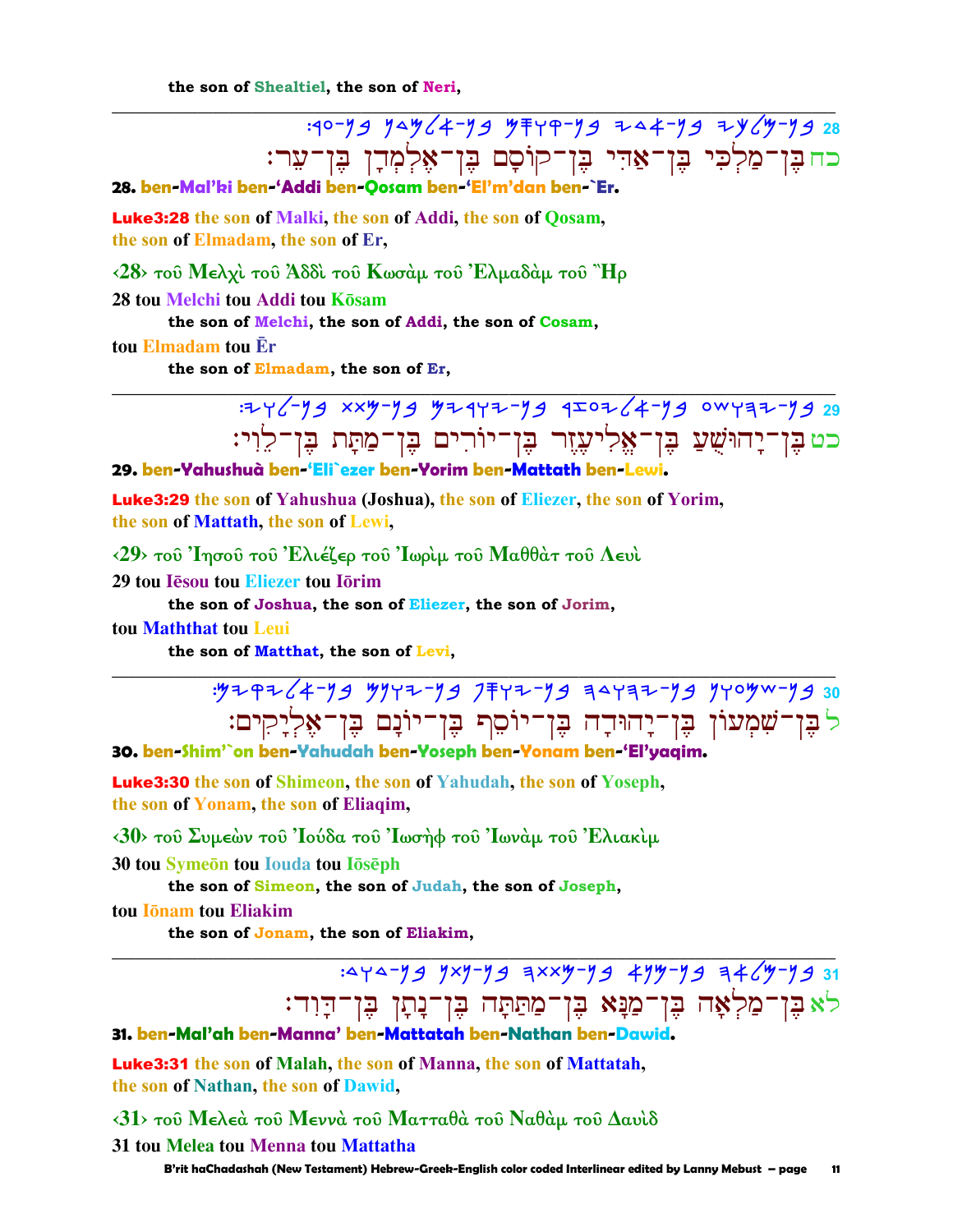the son of Melea, the son of Menna, the son of Mattatha, tou Natham tou Dauid

the son of Nathan, the son of David,

:yywHy-yg yyy (w-yg Iog-yg agyo-yg Zwz-yg 32 לב בֶּן־יִשַׁי בֶּן־עוֹבֵד בֶּן־בֹּעַז בֶּן־שַׂלְמוֹן בֶּן־נַחְשׁוֹן:

## 32. ben-Yishay ben-`Obed ben-Bo`az ben-Sal'mon ben-Nach'shon

Luke3:32 the son of Yishay, the son of Obed, the son of Boaz, the son of Salmon, the son of Nachshon,

 $\langle 32 \rangle$  του 'Ιεσσαί του 'Ιωβήδ του Βόος του Σαλά του Ναασσών

32 tou Iessai tou lõbed tou Boos

the son of Jesse, the son of Obed, the son of Boaz,

tou Sala tou Naasson

the son of Sala, the son of Nahshon,

E E E P A THE E E T-FA E T-FA THET? B T-FFF ET ET FFFFF לגַבֶּן עַמִּינָדָב בֶּן־אֲרָם בֶּן־חֶצְרוֹן בֶּן־פֶּרֶץ בֶּן־יָהוּדָה: 33. ben `Aminadab ben-'Aram ben-Chets'ron ben-Perets ben-Yahudah.

**Luke3:33** the son of Amminadab, the son of Aram, the son of Chetsron, the son of Perets, the son of Yahudah,

 $\langle 33 \rangle$  του Άμιναδάβ του Άδμιν του Άρνι του Έσρωμ του Φάρες του Ιούδα

33 tou Aminadab tou Admin tou Arni

the son of Amminadab, the son of Admin, the son of Arni,

tou Hesrōm tou Phares tou Iouda

the son of Hezron, the son of Perez, the son of Judah,

: 1449-79 41x-79 73194-79 PHRZ 79 9902-79 34 לר בֵּוְ־יַעֲקֹב בֵּוְ יִצְחָק בֵּוְ־אֲבְרָחָם בֵּוְ־הֵרַח בֵּוְ־נָחוֹר:

34. ben-Ya`aqob ben Yits'chaq ben-'Ab'raham ben-Terach ben-Nachor.

**Luke3:34** the son of Yaagob, the son of Yitschaq, the son of Abraham, the son of Terach, the son of Nachor,

<34> του Ιακώβ του Ισαάκ του Άβραάμ του Θάρα του Ναχώρ

34 tou **Iakob** tou Isaak tou Abraam

the son of Jacob, the son of Isaac, the son of Abraham,

tou Thara tou Nachor

the son of Terah, the son of Nahor.

:H/W-Y9 990-Y9 7/7-Y9 709-Y9 779W-Y9 35 לה בֵּוְ־שִׂרוּג בֵּוְ־רִעוּ בֵּוְ־פֵּלֵג בֵּוְ־עֵבֶר בֵּוְ־שַׁלַַח:

35. ben-S'rug ben-R'`u ben-Peleg ben-`Eber ben-Shalach.

Luke3:35 the son of Serug, the son of Reu, the son of Peleg, the son of Eber, the son of Shalach,